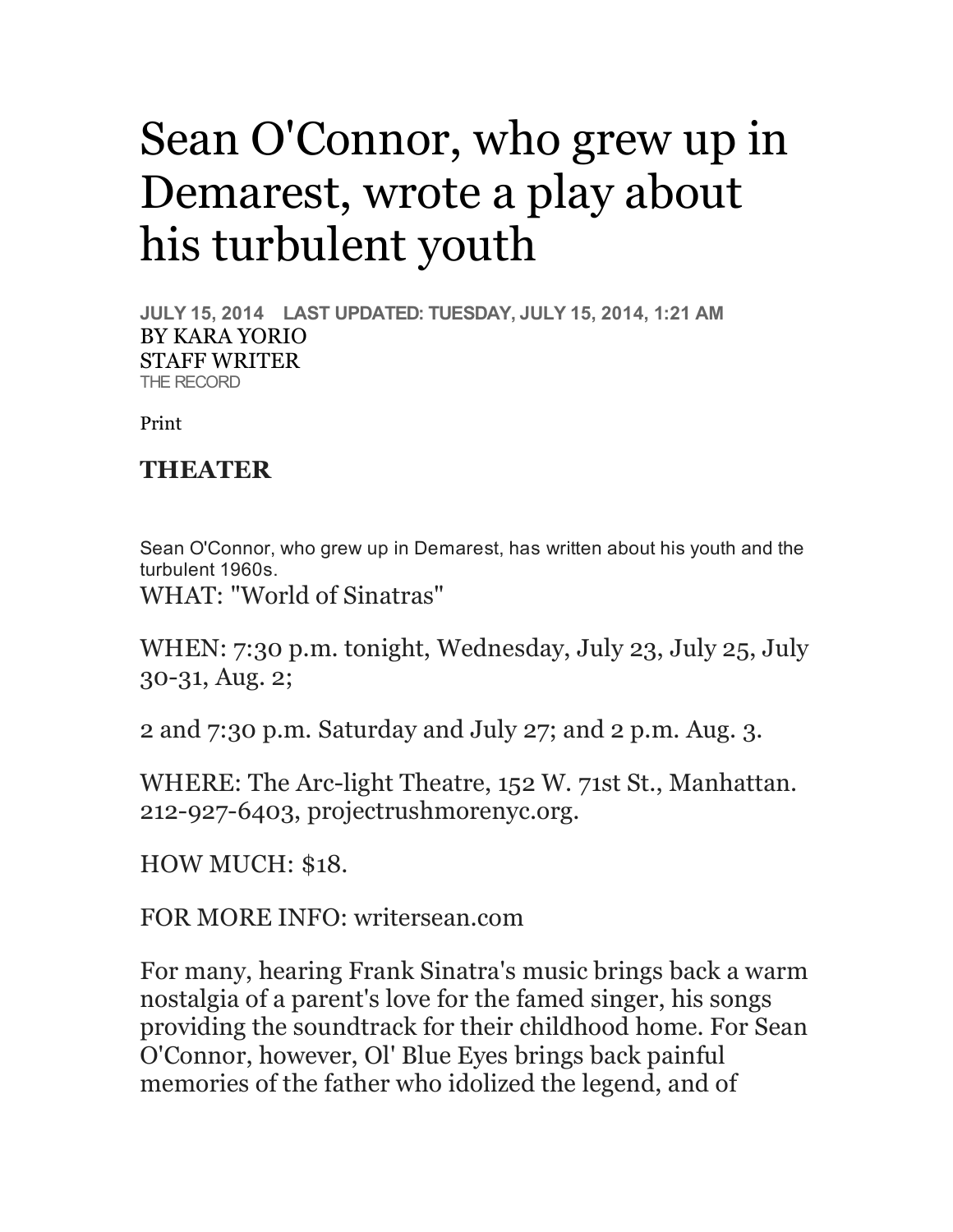O'Connor's time growing up in Demarest

"I think we were seen as kind of the ideal family," said O'Connor, an actor and writer who, in his play "World of Sinatras," culled together and adapted a series of poems about his youth, the volatile relationship between him, his mother and his father, and the 1960s. "We had this house way up on the hill. We were next door to the Alpine Country Club. … My dad was doing very well as a Park Avenue psychiatrist. We had these nice-looking kids who played sports and had lots of friends, but by the age of 7, I would come home and it was pretty scary. … So, yes, there was a schism between what was happening in our personal life and the way people saw us."

O'Connor's father "suffered from alcoholism" and while he was gentle and kind when sober, according to his son, the family saw explosive rage much more often.

"I loved him very much, but for 25 years, it was very hard to feel that love," said O'Connor.

The son's view of his life in that house will play out in repertory at the Arclight Theater over the next few weeks. "World of Sinatras" took years to refine. The play's existence is a tribute not only to O'Connor's willingness to confront his past but the support and encouragement of his former Northern Valley Regional High School teacher, Rodney Sheratsky.

About nine years ago, Sheratsky called O'Connor to see what he was working on. When the former student said he was writing "a weird set of poems" but didn't really know what they were, his teacher asked to see them.

"During this time I'm acting and writing more plays and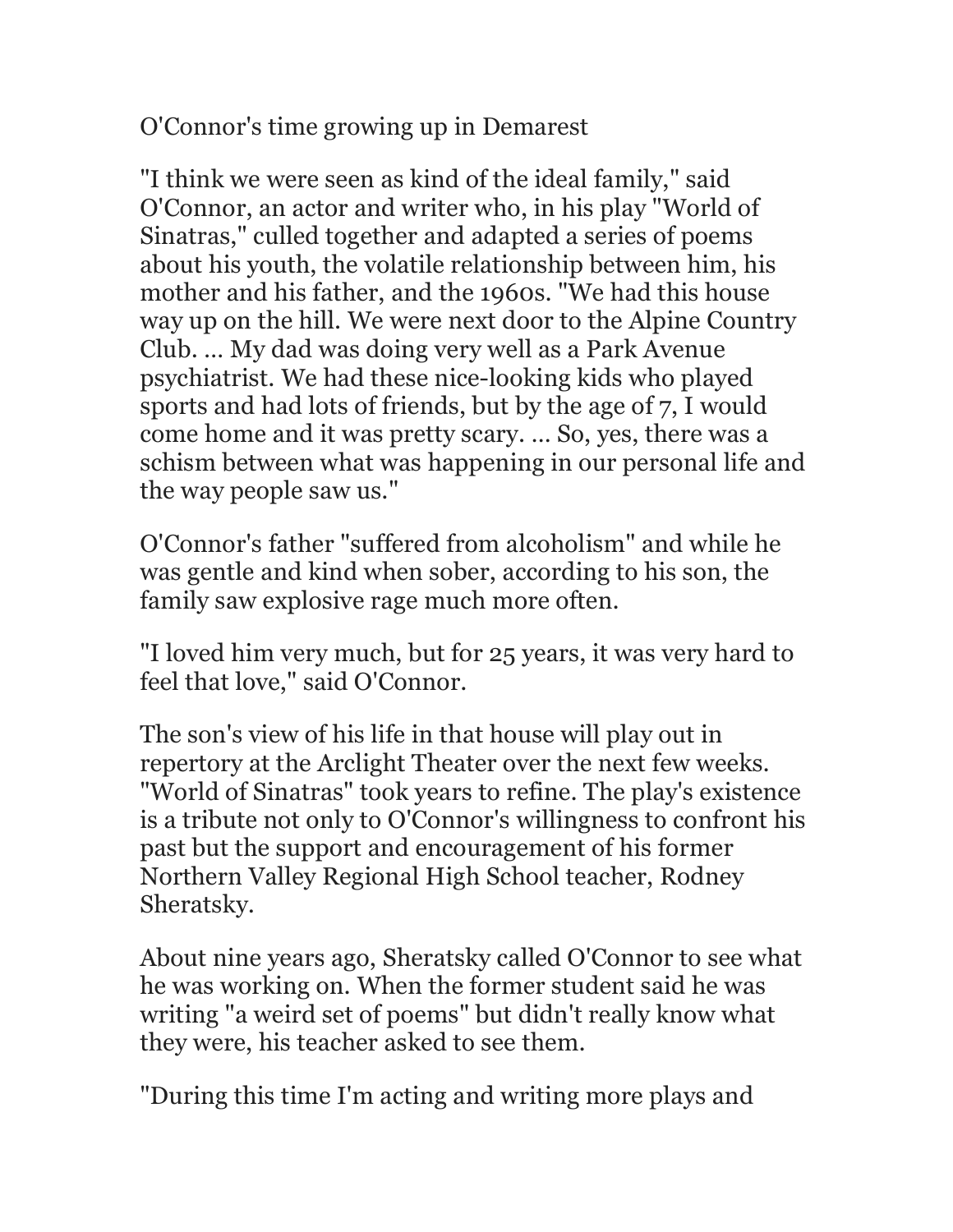trying to sell some film stuff and Rodney just said, 'You have to keep doing this,' " O'Connor said of Sheratsky, who has since died. "That was a real impetus, because he was an extraordinarily bright, good man."

The result is a play about more than just O'Connor's life.

"It's a lot of the cultural experiences too, the assassinations during the '60s, the drugs, this crazy thing sex that kind of leapt into our lives at a certain age and falling in love, all against the union, the triangle between me, my father and my mom," he said. "My dad wanted me to be this kind of tough American guy. He idolized [President] Kennedy and Sinatra. I was a very good athlete and stuff but I was never a tough, American guy. I was kind of this crazy, little creative kid that would go into the corner and draw."

The North Jersey neighborhood and the kids who played in it are a part of the play as well.

"There's a character in the play called Rooster, who's based on two very good friends of mine growing up," said O'Connor. "They passed away early. I would love for them to have seen it.

"There's a character Gloria, who's based on a number of girls I knew growing up. They have seen readings in the last two years and they will be coming."

Despite the turbulence of the '60s and his life, O'Connor has some fond memories of being a kid in North Jersey.

"It was totally classless when I grew up, one of the things I love about Jersey," he said. "Everybody was friends. Here I am now, I'm going to turn 60 this year and, I would say, probably 30 people I grew up with in New Jersey will come